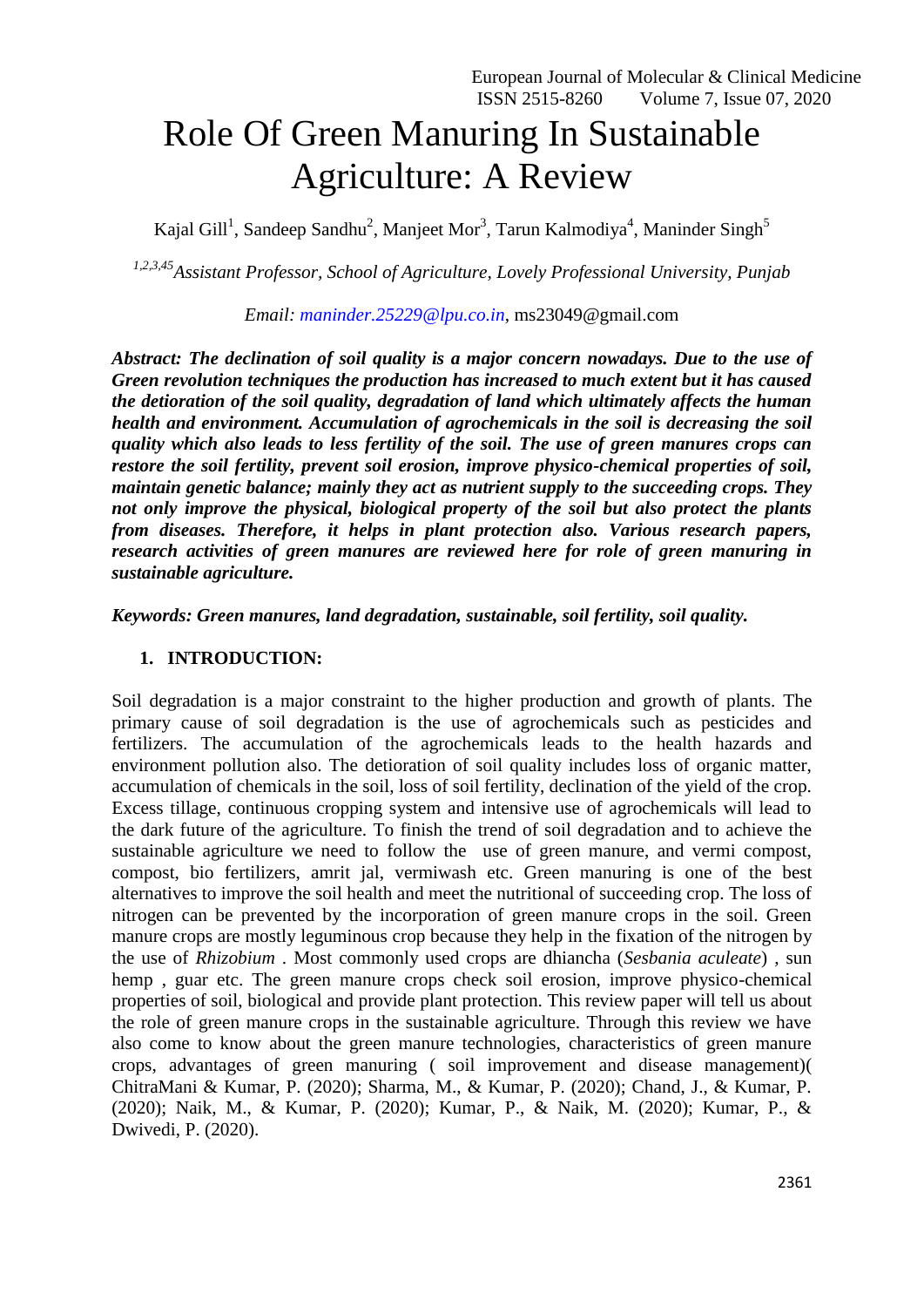#### European Journal of Molecular & Clinical Medicine ISSN 2515-8260 Volume 7, Issue 07, 2020

**Green manure crops:** Green manuring is the practice of incorporating undecomposed green plants into the soil to maintain the nutrient supply to the succeeding crop. Green manuring is also known as the process of incorporating green plants into the soil which are raised in the same field or in the another field at green stage before flowering. Green manure technology helps in the nutrient supply, improves soil fertility, soil structure, water holding capacity of the soil, check soil erosion, and flourish the microbial population by the addition of humus and organic matter into the soil (Devi, P., & Kumar, P. (2020); Kumari, P., & Kumar, P. (2020); Kaur, S., & Kumar, P. (2020); Devi, P., & Kumar, P. (2020); Sharma, K., & Kumar, P. (2020); Kumar, S. B. P. (2020); Devi, P., & Kumar, P. (2020); Chand, J., & Kumar, P. (2020). This is practised according to the soil condition and the suitability of the soil. Green manure crops used are leguminous plants such as pigeon pea, green gram, ground nut, because they help in the fixation of the nitrogen by the use of *Rhizobium* . Most commonly used crops are dhiancha (*Sesbania aculeate*) , sunn hemp (*Crotolaria juncea*) , guar, senji (*Melilotus parviflora*), berseem (*Trifolium alexanderinum*), broadbean (*Vicia faba)*, white lupin (*Lupinus albus)* blue lupin (*Lupinus angustifoilus*), yellow lupin (*Lupinus luteus*), lucerne or alfalfa (*Medicago sativa*), white clover (*Trifolium repens*), *Azadirachta indica, Cassia tora, Delonix regia, Delonix elata, Hibiscis viscose, Darris indica etc*. Legumes have the capacity to the fix the atmospheric nitrogen by forming the symbiotic relationship with the legumes. Rhizobium species has the capacity to fix the nitrogen into the soil according to the nutrient demand of the plant.

**Characteristics of Ideal Green crop:** An ideal green crop should have the following characteristics:

- They should have deep rooting system.
- They should have less nutrient requirement so that the main crop does not face the deficiency of nutrients.
- They should have quick growth so that the biomass production is fast.
- They should have less water requirement so that it does not compete with the main field crop for water uptake.
- They should have the ability to fix atmospheric nitrogen so that it provide nitrogen to the plant.
- It should produce more biomass so that more organic matter and more organic acids can be produced in the soil after the decomposition.

## **Some important facts of green manure crops:**

- The green crops are sown in the month of May-June and they are ploughed down in the July. Mostly higher seed rate is recommended for green manure crops.
- Green crops should be incorporated into the field at the stage just before the flowering which is mostly at the age of 6-7 weeks.
- The time interval between the incorporation of green crops in the main field and the sowing of the succeeding crop depends on the weather conditions of the area and the nature of buried material. Mainly warm and humid weather is more favourable for the decomposition of the green crops.
- Dhiancha, a green manure crop, gives good results in the alkaline and water logging conditions of the soil.
- Sunn hemp is suitable for all types of soil and it can be used as green crop in all parts of the country.
- Rhizobium species has the capacity to fix the nitrogen into the soil according to the nutrient demand of the plant.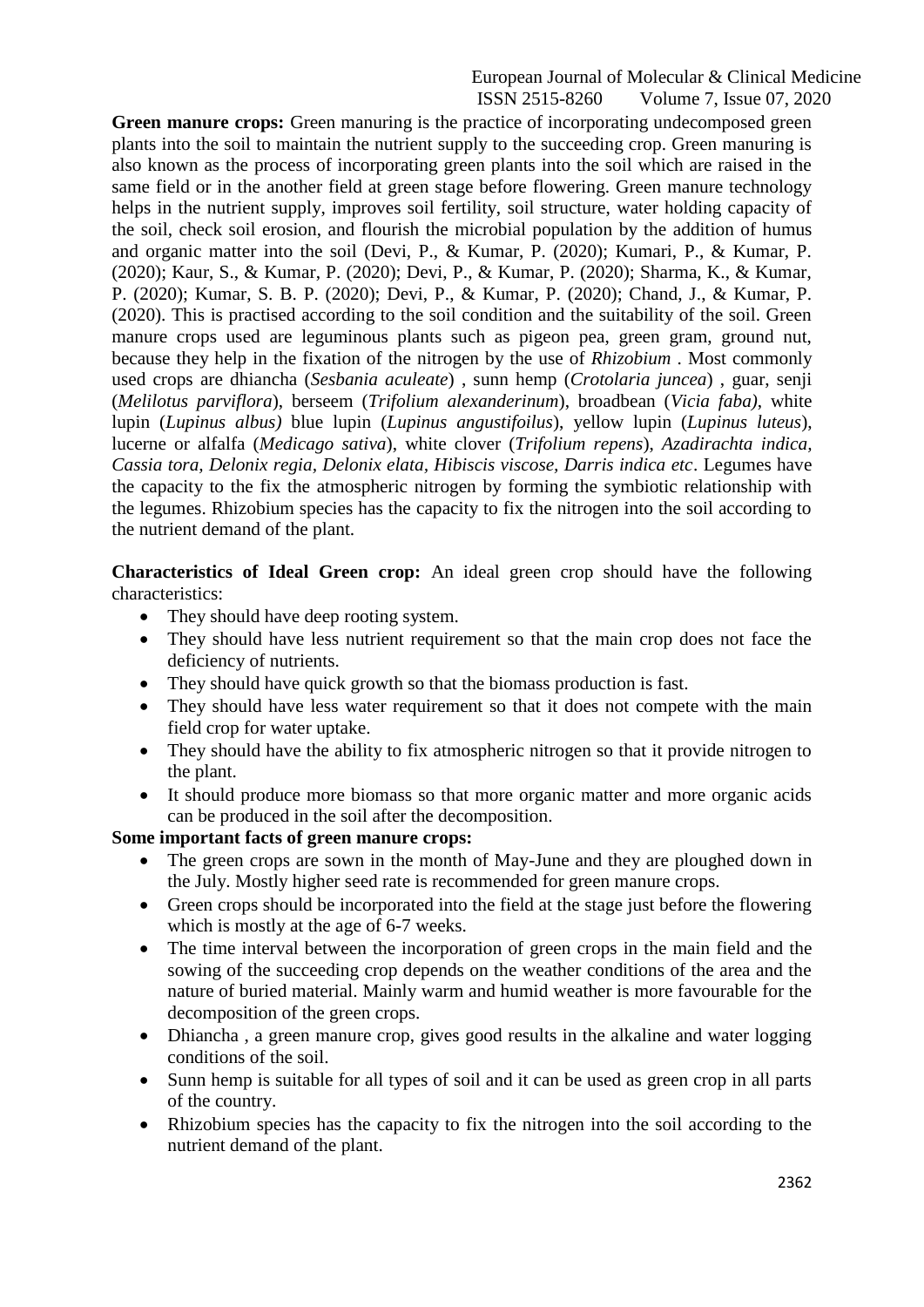**Green manure for improvement in the soil nutrient:** Green manure crops helps in increasing the nutrient uptake efficiency, biomass of the microorganisms, water retention capacity and the organic matter in the soil. And it also leads to the reduction of the soil erosion nutrient. By the application of the high quality of green manure crops such as legumes which have low lignin content and low carbon to nitrogen ratio we can provide the nutrient more efficiently to the plant because the nutrient is released more quickly to the plant.

**Green manure for disease management:** A lot of soil borne pathogens survives in the rhizosphere and for continued period it survives in the soil and cause diseases. Green admixture reduces the ache accident required by the soil rhizome pathogens. Green manure crops affect the availability of various elements such as nitrogen, phosphorous, potassium, magnesium and zinc which is beneficial for the disease tolerance of the plants. Some Brassicaceae plants produce isothiocyanates which are volatile toxins, they kill the pathogens. Green manure crops which are incorporated in the soil release the toxin called isothiocyanate through the active hydrolysis process.

**Physical properties of the soil:** Green manuring improves the soil physical properties such as structure of the soil, soil bulk density, water retention capacity, texture of the soil, alters the porosity of the soil by decreasing the number of micropores and increasing the number of macropores. These properties change due to the addition of organic matter by the plants. Some green crops such as Sesbania produces cementing agent from various microbial activities. Sesbania have deep rooting system and it helps in the formation of the macropores in the soil (Kumar, P. (2019); Kumar, D., Rameshwar, S. D., & Kumar, P. (2019); Dey, S. R., & Kumar, P. (2019); Kumar et al. (2019); Dey, S. R., & Kumar, P. (2019); Kumar, P., & Pathak, S. (2018); Kumar, P., & Dwivedi, P. (2018); Kumar, P., & Pathak, S. (2018);

**Chemical properties of the soil:** Green manure crops help in the fixation of the atmospheric nitrogen by forming the symbiotic relationship with the legumes. Rhizobium species has the capacity to fix the nitrogen into the soil according to the nutrient demand of the plant. They fix the nitrogen in the roots by the formation of root nodules which provide ground to the Rhizobium present in the rhizosphere. The binding material present in the soil comes from the carbonic acid which is released from carbon dioxide after decomposition (Kumar et al.,2018; Kumar, P., & Hemantaranjan, A. (2017); Dwivedi, P., & Prasann, K. (2016). Kumar, P. (2014); Kumar, P. (2013); Kumar et al. (2013); Prasann, K. (2012); Kumar et al. (2011); Kumar et al. (2014).

# **2. CONCLUSION:**

Green manuring is one of the best alternative to improve the soil health and meet the nutritional of succeeding crop. The loss of nitrogen can be prevented by the incorporation of green manure crops in the soil. Green manure crops are mostly leguminous crop because they help in the fixation of the nitrogen by the use of *Rhizobium* . Most commonly used crops are dhiancha (*Sesbania aculeate*) , sun hemp , guar etc. The green manure crops check soil erosion, improve physico-chemical properties of soil, biological and provide plant protection. By the use of green manuring we can have the sustainable agriculture and evergreen agriculture as it helps in the restoring the soil quality and prevents the degradation of the land.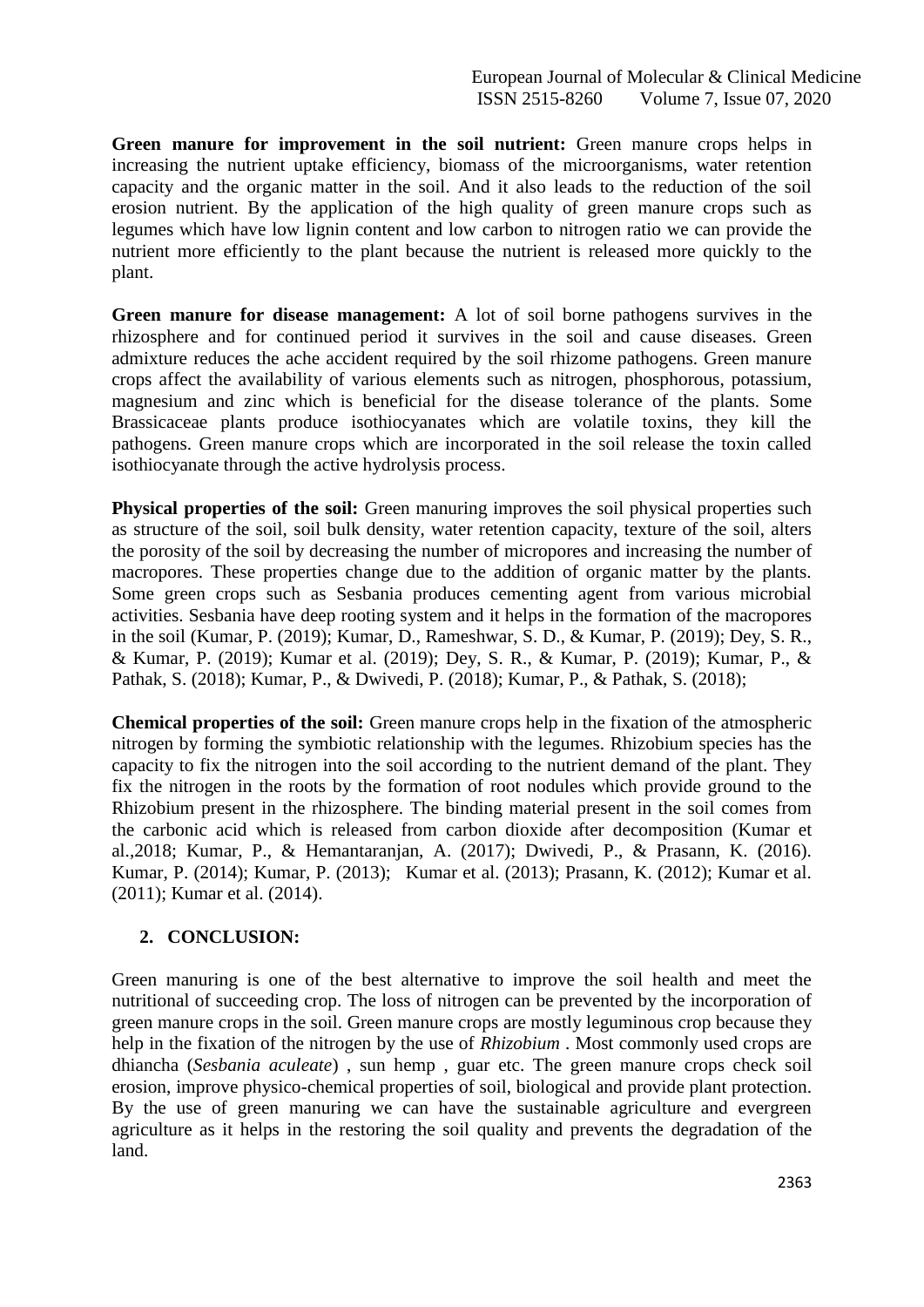### **REFERENCES:**

- [1] AmitKaul, R. and Anil K. Choudhary, A.D. April-June 2015. Importanceof Green Manuring in Sustainable Agriculture. Popular Kheti, Volume 3, 2018.
- [2] Abawi GS, Widmer TL. Impact of soil health management practices on soil-borne pathogens, nematodes and root diseases of vegetable crops. Appl.Soil Ecol. 2000; 15(1):37-47.
- [3] Adediran JA, Akande MO, Oluwatoyinbo FI. Effect of Mucuna intercropped with maize on soil fertility and yield of maize. Ghana J Agric. Sci. 2004; 37:15-22.
- [4] Agbenin NO. Biological control of plant parasitic nematodes: prospects and challenges for the poor Africa farmer. Plant Prot. Sci. 2011; 47:62-67.
- [5] Akiew S, Trevorrow PR, Kirkegaard JA. Mustard green manure reduces bacterial wilt. Bacterial Wilt Newsletter 1996; 13:5-6.
- [6] Akpor OB, Okoh AI, Babalola GO. Culturable microbial population dynamics during decomposition of Theobroma cacao leaf litters in a tropical soil setting. J. Biol. Sci. 2006; 6(4):768-774.
- [7] B. D. Deshar, "An Overview of Agricultural Degradation in Nepal," Glob. J. Econ. Soc. Dev., vol. 3, no. 1, pp. 1–20, 2013.
- [8] J. W. Doran, D. C. Coleman, D. F. Bezdicek, B. A. Stewart, J. W. Doran, and T. B. Parkin, "Defining and Assessing Soil Quality," Defin. soil Qual. Sustain. Environ., pp. 37–52, 1994.
- [9] L. Van-camp et al., "Reports of the Technical Working Groups Volume Iv," Management, vol. VI, pp. 1–163, 2004.
- [10] M. Komatsuzaki and H. Ohta, "Soil management practices for sustainable agro-ecosystems," Sustain. Sci., vol. 2, no. 1, pp. 103–120, 2007.
- [11] M. Tejada, J. L. Gonzalez, A. M. GarcíaMartínez, and J. Parrado, "Effects of different green manures on soil biological properties and maize yield," Bioresour. Technol., vol. 99, no. 6, pp. 1758–1767, 2008.
- [12] M. Tejada, J. L. Gonzalez, and A. M. Garcı, "Application of a green manure and green manure composted with beet vinasse on soil restoration : Effects on soil properties," vol. 99, pp. 4949– 4957, 2008.
- [13] R. Lal, "Restoring Soil Quality to Mitigate Soil Degradation," pp. 5875–5895, 2015.
- [14] R. Scotti, G. Bonanomi, R. Scelza, A. Zoina, and M. A. Rao, "Organic amendments as sustainable tool to recovery fertility in intensive agricultural systems," J. Soil Sci. Plant Nutr., vol. 15, no. 2, pp. 333–352, 2015.
- [15] S. Kalu, M. Koirala, U. R. Khadka, and A. K. C. "Soil Quality Assessment for Different Land Use in the Panchase Area of Western Nepal," Int. J. Environ. Prot., vol. 5, no. 1, pp. 38–43, 2015.
- [16] S. Stamatiadis, M. Werner, and M. Buchanan, "Field assessment of soil quality as affected by compost and fertilizer application in a broccoli field (San Benito County, California)," Appl. Soil Ecol., vol. 12, no. 3, pp. 217–225, 1999.
- [17] SagarMaitra, A. and Tanuj Kumar Mandal, J.B.P. August 2018. Green manures in agriculture. Journal of Pharmacognosy and Phytochemistry 2018; 7(5): 1319-132.
- [18] ChitraMani, P. K. (2020). Evaluation of antimony induced biochemical shift in mustard. Plant Archives, 20(2), 3493-3498.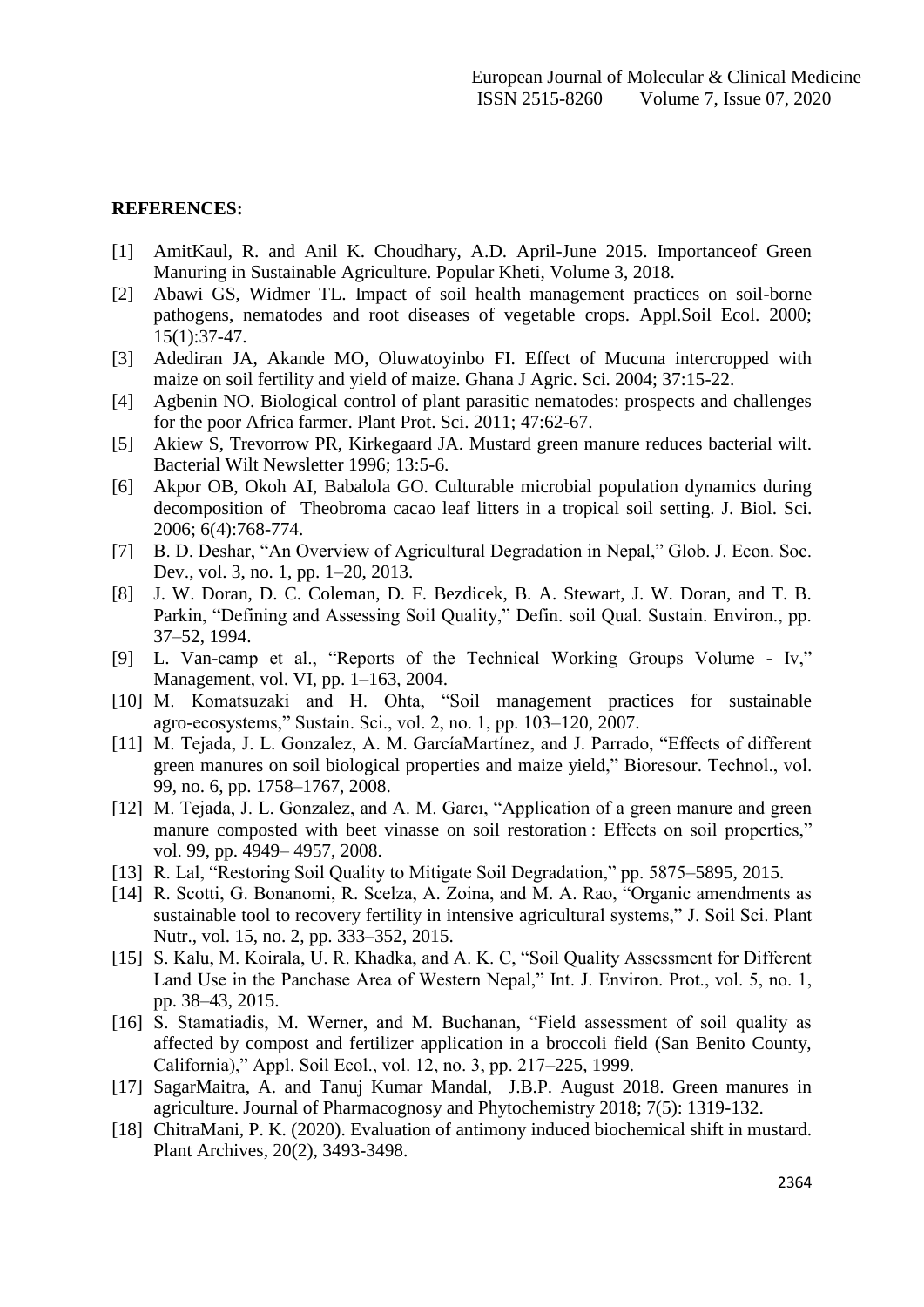European Journal of Molecular & Clinical Medicine

ISSN 2515-8260 Volume 7, Issue 07, 2020

- [19] Sharma, M., & Kumar, P. (2020). Biochemical alteration of mustard grown under tin contaminated soil. Plant Archives, 20(2), 3487-3492.
- [20] Chand, J., & Kumar, P. (2020). Yield attribute shift of mustard grown under cadmium contaminated soil. Plant Archives, 20(2), 3518-3523.
- [21] Naik, M., & Kumar, P. (2020). Role of growth regulators and microbes for metal detoxification in plants and soil. Plant Archives, 20(2), 2820-2824.
- [22] Kumar, P., & Naik, M. (2020). Biotic symbiosis and plant growth regulators as a strategy against cadmium and lead stress in chickpea. Plant Archives, 20(2), 2495-2500.
- [23] Kumar, P., & Dwivedi, P. (2020). Lignin estimation in sorghum leaves grown under hazardous waste site. Plant Archives, 20(2), 2558-2561.
- [24] Devi, P., & Kumar, P. (2020). Concept and Application of Phytoremediation in the Fight of Heavy Metal Toxicity. Journal of Pharmaceutical Sciences and Research, 12(6), 795-804.
- [25] Kumari, P., & Kumar, P. (2020). Trichoderma fungus in mitigation of rhizosphere arsenic: with special reference to biochemical changes. Plant Archives, 20(2), 3512-3517.
- [26] Kaur, S., & Kumar, P. (2020). Ameliorative effect of trichoderma, rhizobium and mycorrhiza on internodal length, leaf area and total soluble protein in mung bean (Vigna radiata [L.] R. Wilazek) under drought stress. Journal of Pharmacognosy and Phytochemistry, 9(4), 971-977.
- [27] Devi, P., & Kumar, P. (2020). Effect of bioremediation on internodal length and leaf area of maize plant cultivated in contaminated soil with chromium metal. Journal of Pharmacognosy and Phytochemistry, 9(4), 1408-1413.
- [28] Sharma, K., & Kumar, P. (2020). Mitigating the effect of biofertilizers on morphological and biochemical level in pearl millet grown under mercury toxicity. Journal of Pharmacognosy and Phytochemistry, 9(4), 955-961.
- [29] Kumar, S. B. P. (2020). Salinity stress, its physiological response and mitigating effects of microbial bio inoculants and organic compounds. Journal of Pharmacognosy and Phytochemistry, 9(4), 1397-1303.
- [30] Devi, P., & Kumar, P. (2020). Enhancement effect of biofertilizers on germination percentage and plant height in maize grown under chromium toxic soil. Journal of Pharmacognosy and Phytochemistry, 9(4), 702-707.
- [31] Chand, J., & Kumar, P. (2020). Biochemical shift of mustard grown under cadmium contaminated soil. Journal of Pharmacognosy and Phytochemistry, 9(3), 178-183.
- [32] Kumar, P. (2019). Evaluation Of Internodal Length And Node Number Of Pea Treated With Heavy Metal, Polyamines And Glomus. Journal of the Gujarat Research Society, 21(10s), 518-523.
- [33] Kumar, D., Rameshwar, S. D., & Kumar, P. (2019). Effect Of Intergated Application Of Inorganic And Organic Fertilizers On The Roots Of Chickpea. Plant Archives, 19(1), 857-860.
- [34] Dey, S. R., & Kumar, P. (2019). Analysis of Available Nitrogen of Wheat Cultivated Soil Treated with Organic and Inorganic Source of Fertilizers. Int. J. Curr. Microbiol. App. Sci, 8(8), 2986-2990.
- [35] Kumar, P., Siddique, A., Thakur, V., & Singh, M. (2019). Effect of putrescine and glomus on total reducing sugar in cadmium treated sorghum crop. Journal of Pharmacognosy and Phytochemistry, 8(2), 313-316.
- [36] Dey, S. R., & Kumar, P. (2019). Cadmium induced biochemical shift in maize. Journal of Pharmacognosy and Phytochemistry, 8(1), 2038-2045.